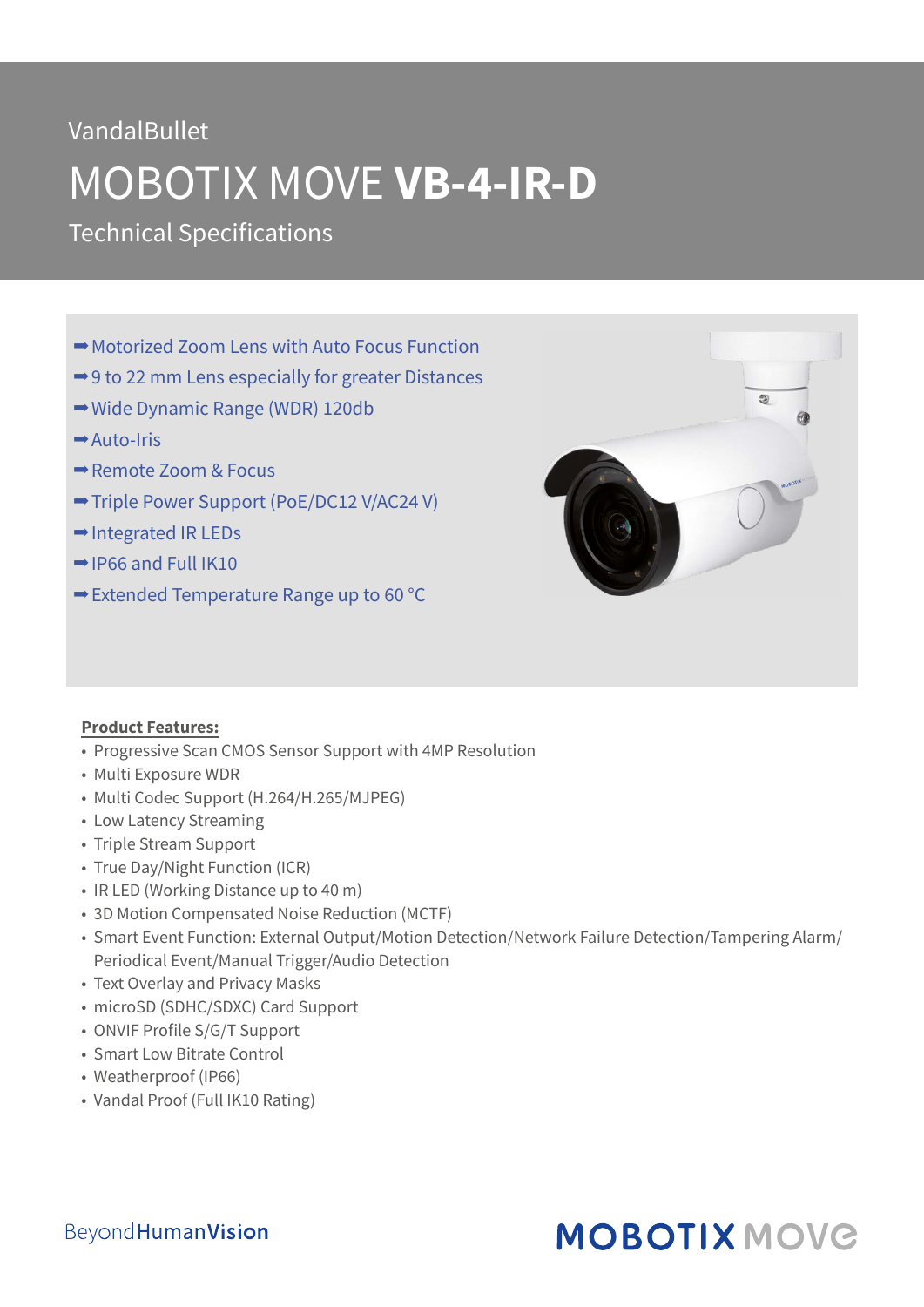#### **Auto Focus**

The MOBOTIX MOVE VandalBullet VB-4-IR-D can perform fast, reliable auto focus and can adapt to different indoor and outdoor scenes through its unique algorithm. As auto focus can be done by camera itself, no on-site focus adjustment is required.



#### **IK 10**

The MOBOTIX MOVE VandalBullet VB-4-IR-D is fully protected against punishing weather, vandals, vibration and shock. Its durability translates into better reliability and usability by reducing maintenance time.

### **Technical Specifications**

| <b>MOBOTIX MOVE VandalBullet VB-4-IR-D</b> |                                                                                               |                                                                                                    |  |  |
|--------------------------------------------|-----------------------------------------------------------------------------------------------|----------------------------------------------------------------------------------------------------|--|--|
| <b>MOBOTIX Order Number</b>                | Mx-VB1A-4-IR-D                                                                                |                                                                                                    |  |  |
| Image<br>Sensor                            | 4MP<br>1/3" Progressive CMOS                                                                  |                                                                                                    |  |  |
| <b>Effective Pixels</b>                    | $HxV = 2720x1536(4M)$                                                                         |                                                                                                    |  |  |
| <b>Pixel Size</b>                          | $2.0 \mu m$                                                                                   |                                                                                                    |  |  |
| Frame Rate (Maximum)                       | H.264/H.265: 4M @30 fps + d1 @30 fps<br>MJPEG: 1080p @ 30 fps                                 |                                                                                                    |  |  |
| Lens                                       |                                                                                               |                                                                                                    |  |  |
| Minimum Illumination                       | Color<br>B/W                                                                                  | $0.1$ lux<br>$0.01$ lux                                                                            |  |  |
| Lens                                       | Motorized Zoom Lens<br>Focal Length<br>Horizontal (Field of View)<br>Vertical (Field of View) | Focus, Zoom, DC Iris,<br>F1.6, 9 to 22 mm<br>35 ° (Wide), 15 ° (Tele)<br>$20°$ (Wide), $9°$ (Tele) |  |  |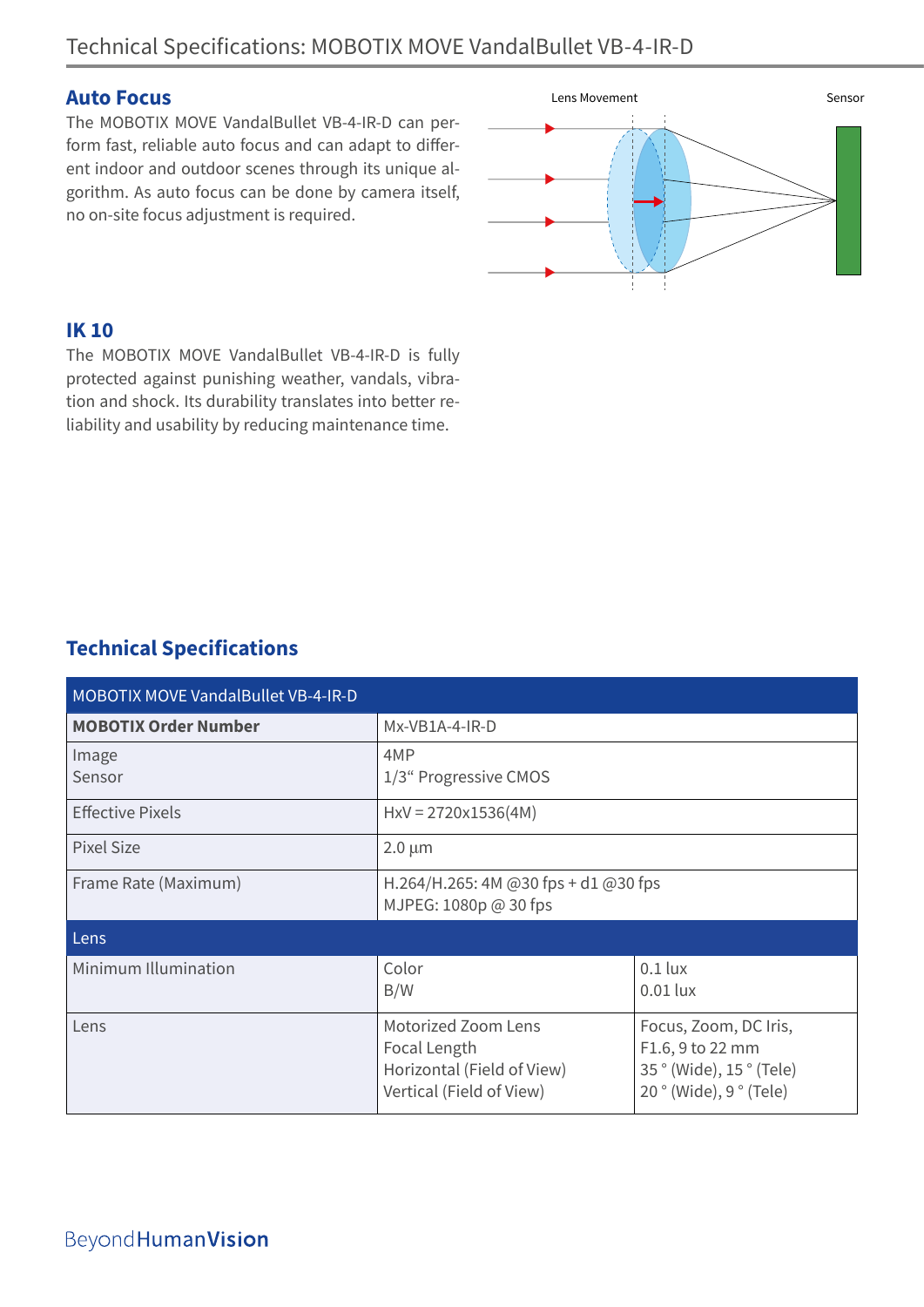

| Camera                    |                                                                                                                                                                |  |
|---------------------------|----------------------------------------------------------------------------------------------------------------------------------------------------------------|--|
| Day and Night             | Automatically removable IR-cut Filter                                                                                                                          |  |
| <b>Shutter Time</b>       | 1 to 1/10K sec.                                                                                                                                                |  |
| <b>HDR</b>                | Yes                                                                                                                                                            |  |
| <b>EIS</b>                | <b>No</b>                                                                                                                                                      |  |
| Zoom                      | Optical 2.4x, digital 10x                                                                                                                                      |  |
| Image<br>Settings         | Color, Brightness, Sharpness, Contrast White Balance,<br>Exposure Control 2DNR, 3DNR, NR by Motion Masking,<br><b>Text Overlay</b>                             |  |
| <b>Corridor Mode</b>      | 90°, 180°, 270° Rotation                                                                                                                                       |  |
| Video Codec               |                                                                                                                                                                |  |
| Compression               | H.264/H.265/MJPEG                                                                                                                                              |  |
| Streaming                 | Up to 3 individually configurable streams in<br>H.264/H.265/MJPEG<br>Configurable resolution/frame rate/bandwidth LBR/<br>VBR/CBR in H.264/H.265               |  |
| <b>Audio Codec</b>        |                                                                                                                                                                |  |
| Compression               | G.711/G.726/AAC/LPCM                                                                                                                                           |  |
| Streaming                 | 2-Way                                                                                                                                                          |  |
| Audio Input               | Line in                                                                                                                                                        |  |
| <b>Audio Output</b>       | Line out                                                                                                                                                       |  |
| <b>Network</b>            |                                                                                                                                                                |  |
| Interface                 | 10/100 Mbps Ethernet                                                                                                                                           |  |
| Security                  | User Authentication/HTTPS/IP Filter/IEEE 802.1x                                                                                                                |  |
| Supported<br>Protocols    | ARP, PPPOE, IPv4/v6, ICMP, IGMP, QoS, TCP, UDP, DHCP,<br>UPnP, SNMP, SMTP, RTP, RTSP, HTTP, HTTPS, FTP, NTP,<br>DDNS, SMBv2                                    |  |
| <b>ONVIF</b>              | Profile S/G/T conformant                                                                                                                                       |  |
| <b>System Integration</b> |                                                                                                                                                                |  |
| Analytics                 | Motion Detection/Tampering/Audio Detection                                                                                                                     |  |
| <b>Event Triggers</b>     | External Input, Analytics, Network Failure Detection,<br>Periodical Event, Manual Trigger                                                                      |  |
| <b>Event Actions</b>      | <b>External output Activation</b><br>Video and audio recording to edge storage<br>File Upload: FTP, network share and email<br>Notification : HTTP, FTP, email |  |
| General                   |                                                                                                                                                                |  |
| Casing                    | Metal                                                                                                                                                          |  |
| Power                     | PoE IEEE802.3af, class 0<br>DC12 V, 1.14 A, max 13.68 W<br>AC24 V, max 13.68 W                                                                                 |  |

# **MOBOTIX MOVG**